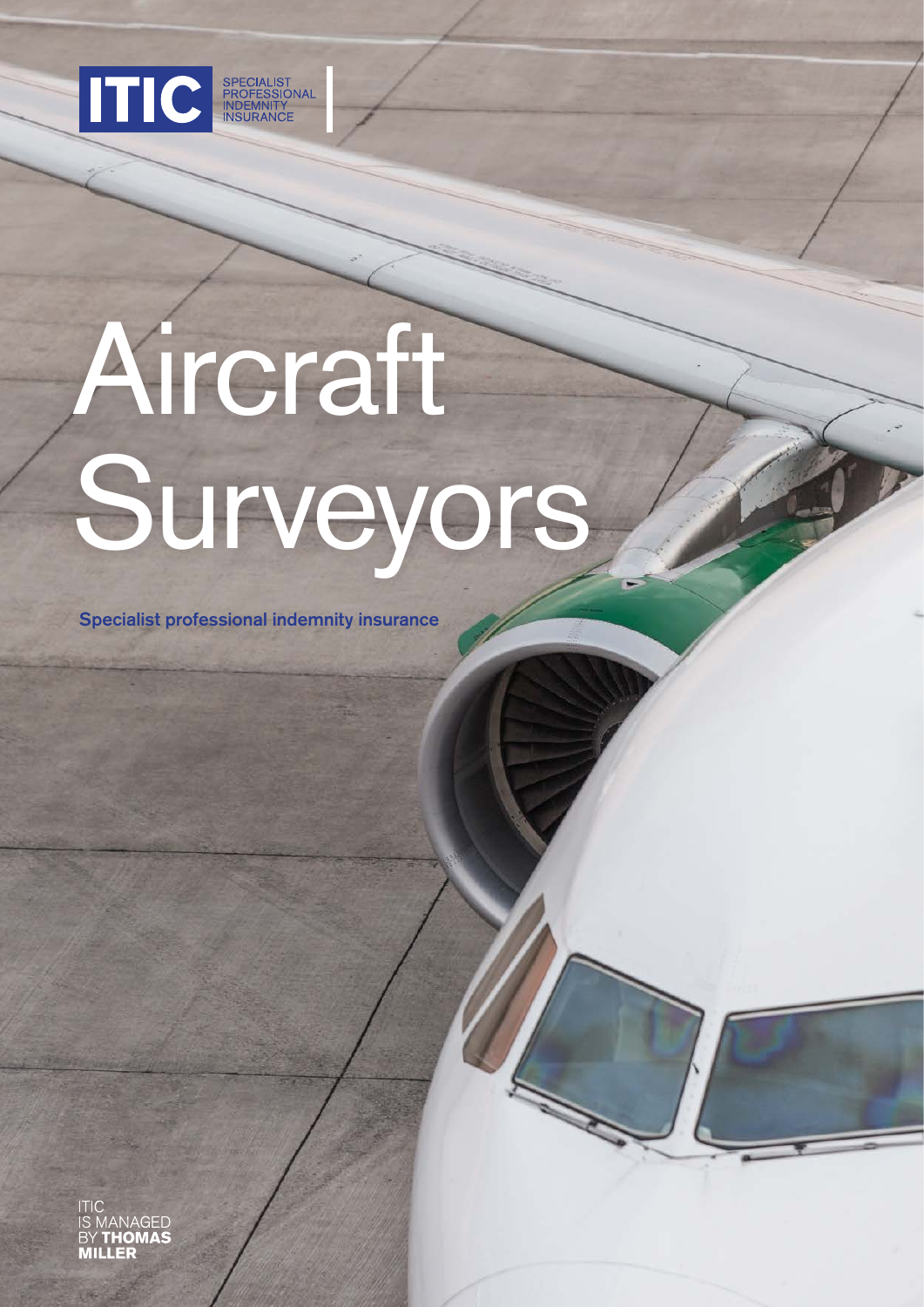## Professional indemnity insurance for aircraft surveyors

## Policy highlights

- **Worldwide professional indemnity** (errors & omissions) cover
- **Legal defence costs insurance**
- **Quality loss prevention advice**
- **Support from worldwide network** of correspondents
- **Discretionary insurance adjudicated upon** by fellow transport industry professionals
- **No external shareholders**
- Mutual dividends paid at renewal
- **Underwritten with industry knowledge**

## Why choose TTC ?

| <b>ITIC provides professional</b><br>indemnity insurance at cost | ITIC is the mutual insurer of the transport industry with no external shareholders<br>to take a profit from the business.                                                                                                                                                                                     |
|------------------------------------------------------------------|---------------------------------------------------------------------------------------------------------------------------------------------------------------------------------------------------------------------------------------------------------------------------------------------------------------|
|                                                                  |                                                                                                                                                                                                                                                                                                               |
| <b>ITIC will provide a</b><br>sympathetic approach               | ITIC understands that you will often have commercial relationships which will<br>need preserving and will work with you to allow that business association to<br>continue. ITIC's unique insurance cover could support any claim which may<br>not normally be paid by another professional indemnity insurer. |
|                                                                  |                                                                                                                                                                                                                                                                                                               |
| <b>ITIC understands your business</b>                            | ITIC's specialist knowledge of your business will make it quicker and easier<br>for you to obtain advice and support on a claim under your professional<br>indemnity insurance.                                                                                                                               |
|                                                                  |                                                                                                                                                                                                                                                                                                               |
| <b>ITIC is more than just insurance</b>                          | As an assured at ITIC you will receive support from a team who understand<br>the unique situations and liabilities that your business faces.                                                                                                                                                                  |
|                                                                  |                                                                                                                                                                                                                                                                                                               |
| <b>ITIC pays dividends annually</b>                              | Surplus funds have been paid out to the members in the form of continuity<br>credit since 1994.                                                                                                                                                                                                               |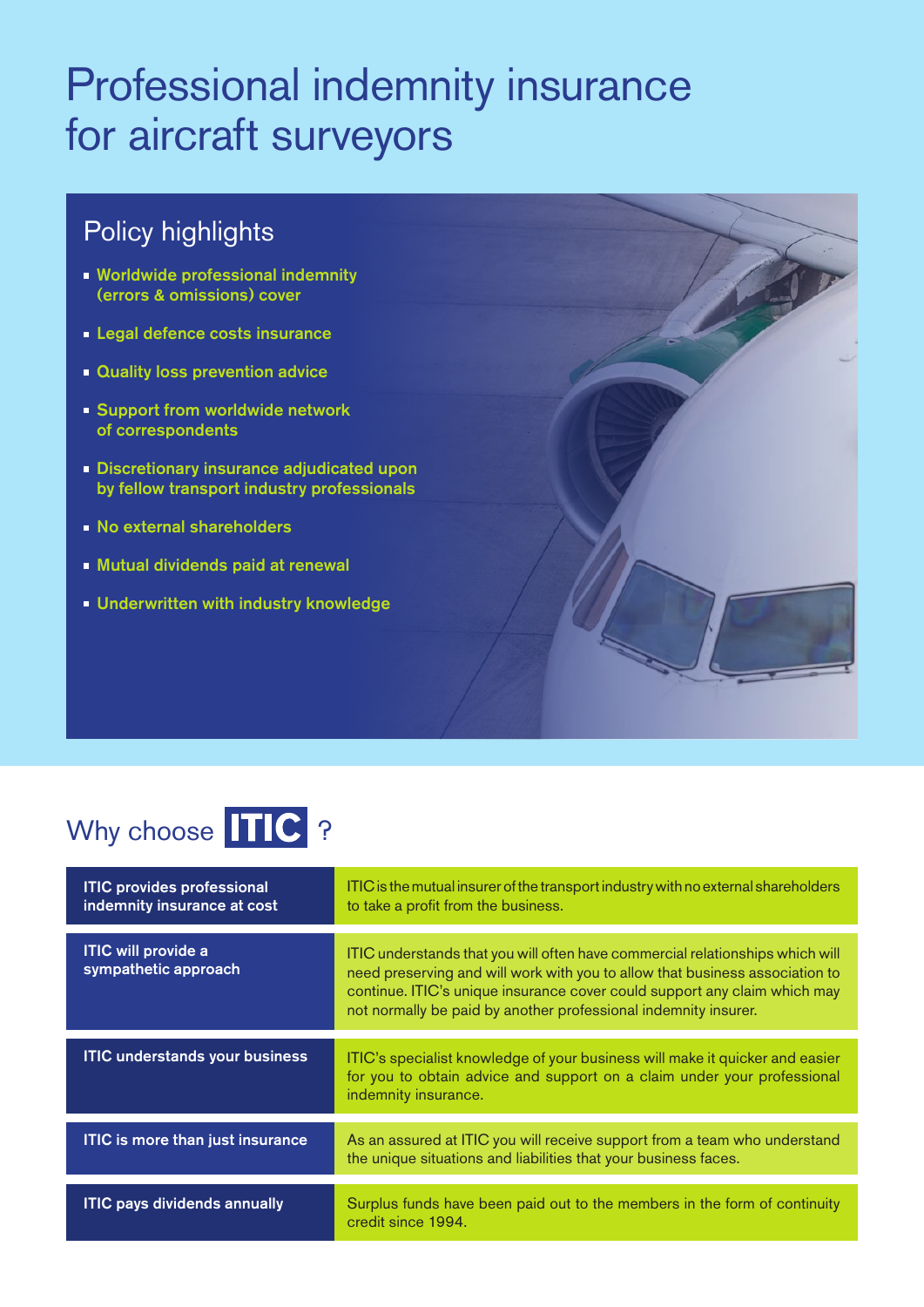Any aerospace professional who provides technical consultancy and surveying services owes a duty of care to their clients. Under English law, the duty of care is to use "reasonable skill and care". In the event that the services provided by you fall below this standard, your client can seek to recover any losses from you that they allege arise from this failure.

### Inspection types

There are many types of aircraft survey and these can involve a physical inspection or a simple desk review of an aircraft's records. Each inspection type brings with it a unique risk exposure, and ITIC's experience extends to include providing cover for those carrying out:

- pre-lease, mid-lease and lease renewal surveys
- pre-purchase inspections ("PPI")
- post-accident surveys
- borescope inspections of aircraft engines
- insurance valuations

Inadequate survey reporting can leave an aerospace surveyor open to PI claims which stem from incorrect assumptions and unrealistic expectations from the receiver of the report. The team at ITIC can review your survey and disclaimer wordings to help prevent such misunderstandings at no additional cost to you.

#### Examples of the type of claims handled by ITIC

- Failure to identify engine issues upon the return of the engine at the end of the lease. Consequently the lessor accepted the engine back off-lease without asking the lessee to repair the damage.
- Negligent PPI, leading to a purchase price which was substantially higher than the aircraft's true value. In these circumstances a buyer can seek to recover the amount which they allege has been paid in addition to its market value; however, they will often ask for more than this.
- Negligent safety audit leading to the pre-lease acceptance of an unairworthy rotorcraft.

For more information, please speak to your insurance broker.